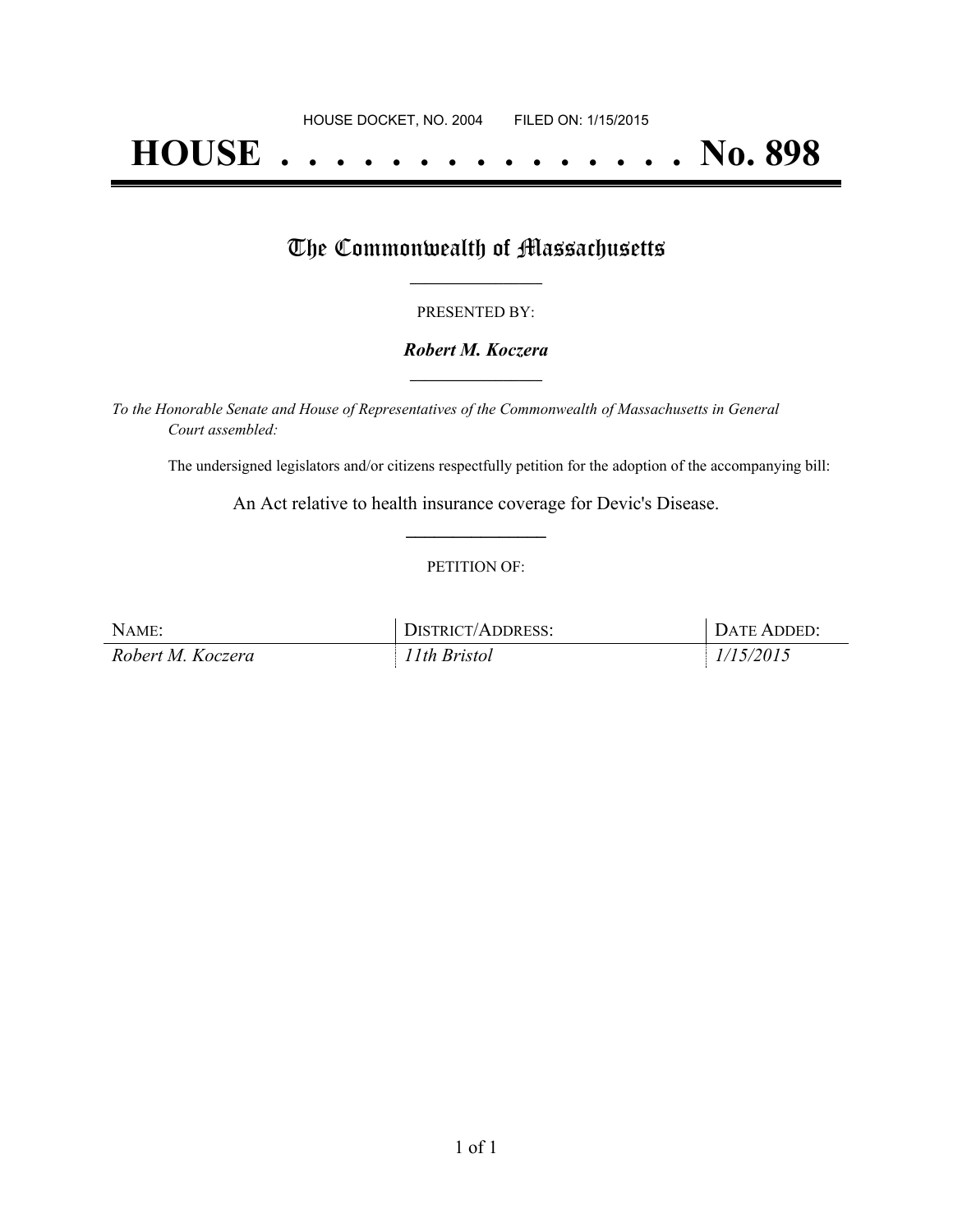## **HOUSE . . . . . . . . . . . . . . . No. 898**

By Mr. Koczera of New Bedford, a petition (accompanied by bill, House, No. 898) of Robert M. Koczera relative to health insurance coverage for Devic's Disease. Financial Services.

#### [SIMILAR MATTER FILED IN PREVIOUS SESSION SEE HOUSE, NO. *941* OF 2013-2014.]

### The Commonwealth of Massachusetts

**In the One Hundred and Eighty-Ninth General Court (2015-2016) \_\_\_\_\_\_\_\_\_\_\_\_\_\_\_**

**\_\_\_\_\_\_\_\_\_\_\_\_\_\_\_**

An Act relative to health insurance coverage for Devic's Disease.

Be it enacted by the Senate and House of Representatives in General Court assembled, and by the authority *of the same, as follows:*

1 SECTION 1. Chapter 32A of the General Laws is hereby amended by adding the

2 following section:-

3 Section 27. The commission shall provide to any active or retired employee of the

4 commonwealth who is insured under the group insurance commission coverage for IV/IG

5 treatments for such persons who have been diagnosed with neuromyelitis optica, also known as

6 Devic's disease.

7 SECTION 2. Chapter 175 of the General Laws is herby amended by inserting after 8 section 47AA the following section:-